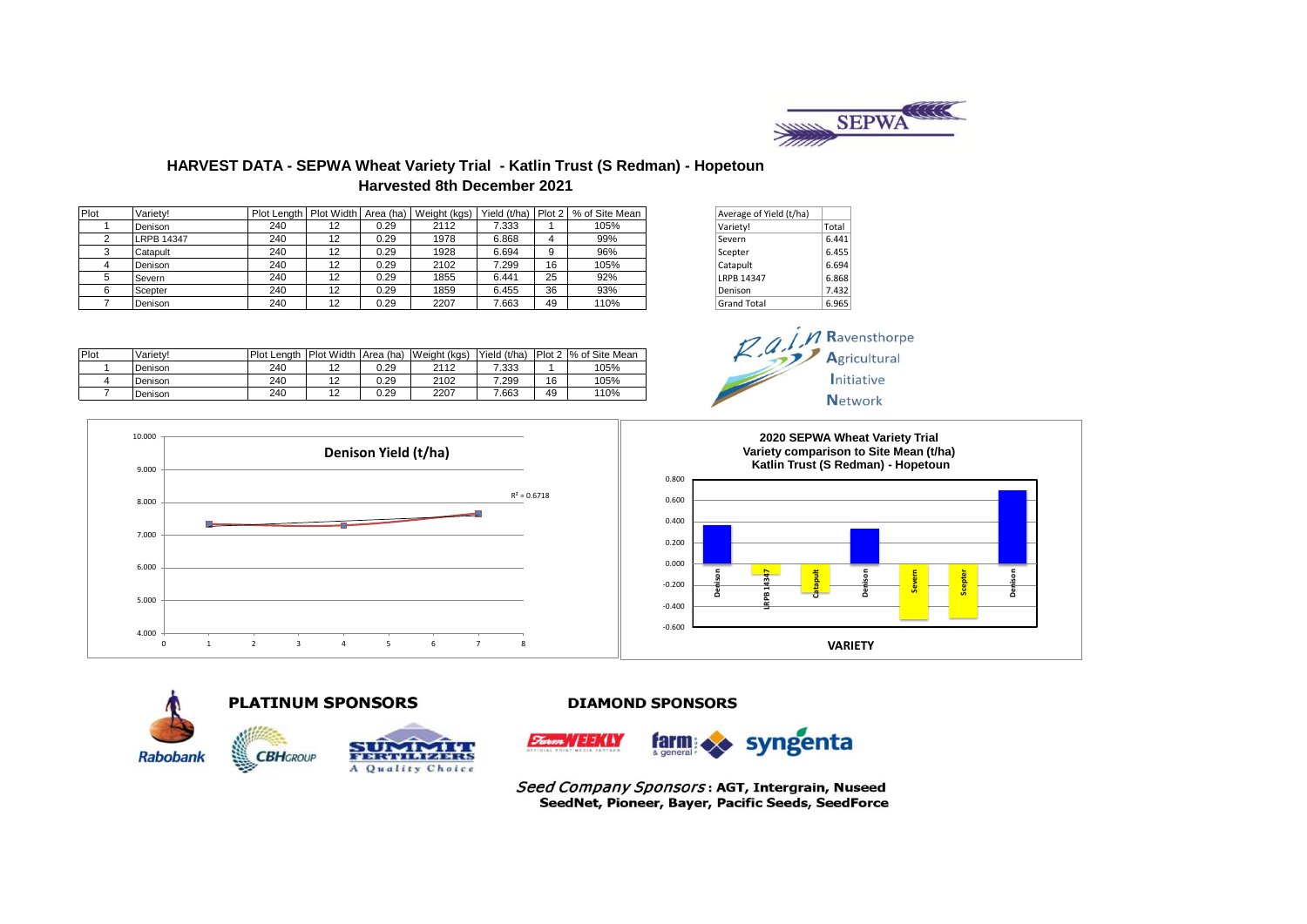





|      |                   | Yield  |                |
|------|-------------------|--------|----------------|
| Plot | Variety!          | (t/ha) | % of Site Mean |
|      | <b>Denison</b>    | 7.333  | 105%           |
| 2    | <b>LRPB 14347</b> | 6.868  | 99%            |
| 3    | Catapult          | 6.694  | 96%            |
|      | <b>Denison</b>    | 7.299  | 105%           |
| 5    | Severn            | 6.441  | 92%            |
|      | Scepter           | 6.455  | 93%            |
|      | <b>Denison</b>    | 7.663  | 110%           |

#### **Plot Dimensions**

| Length (m) | Width (m) |      |      | Area (m2) Conversion Factor | <b>Soil Description: Sandy Loam</b> |  |
|------------|-----------|------|------|-----------------------------|-------------------------------------|--|
|            |           |      |      | Date Sown:                  | Saturday, 24 April 2021             |  |
| 240        |           | 0.29 | 3.47 | <b>Date Harvested</b>       | Wednesday, 8 Decemb                 |  |

**CBHGROUP** 



## **PLATINUM SPONSORS**



#### **Statistical Analysis**

| .              | .     | .    |                                 |        |
|----------------|-------|------|---------------------------------|--------|
| <b>Denison</b> | 7.333 | 105% | Site Mean (t/ha)                | 6.965  |
| LRPB 14347     | 6.868 | 99%  | Probabilitv                     | 0.116  |
| Catapult       | 6.694 | 96%  | Least significant difference 5% | 0.9997 |
| <b>Denison</b> | 7.299 | 105% | <b>CV %</b>                     | 2.9    |
|                |       |      |                                 |        |

|                              | <b>Site Details</b>        |
|------------------------------|----------------------------|
| Soil Description: Sandy Loam |                            |
| Date Sown:                   | Saturday, 24 April 2021    |
| <b>Date Harvested</b>        | Wednesday, 8 December 2021 |
| <b>Seeding Rate:</b>         | 70 kg/ha                   |

#### **DIAMOND SPONSORS**





Seed Company Sponsors: AGT, Intergrain, Nuseed SeedNet, Pioneer, Bayer, Pacific Seeds, SeedForce